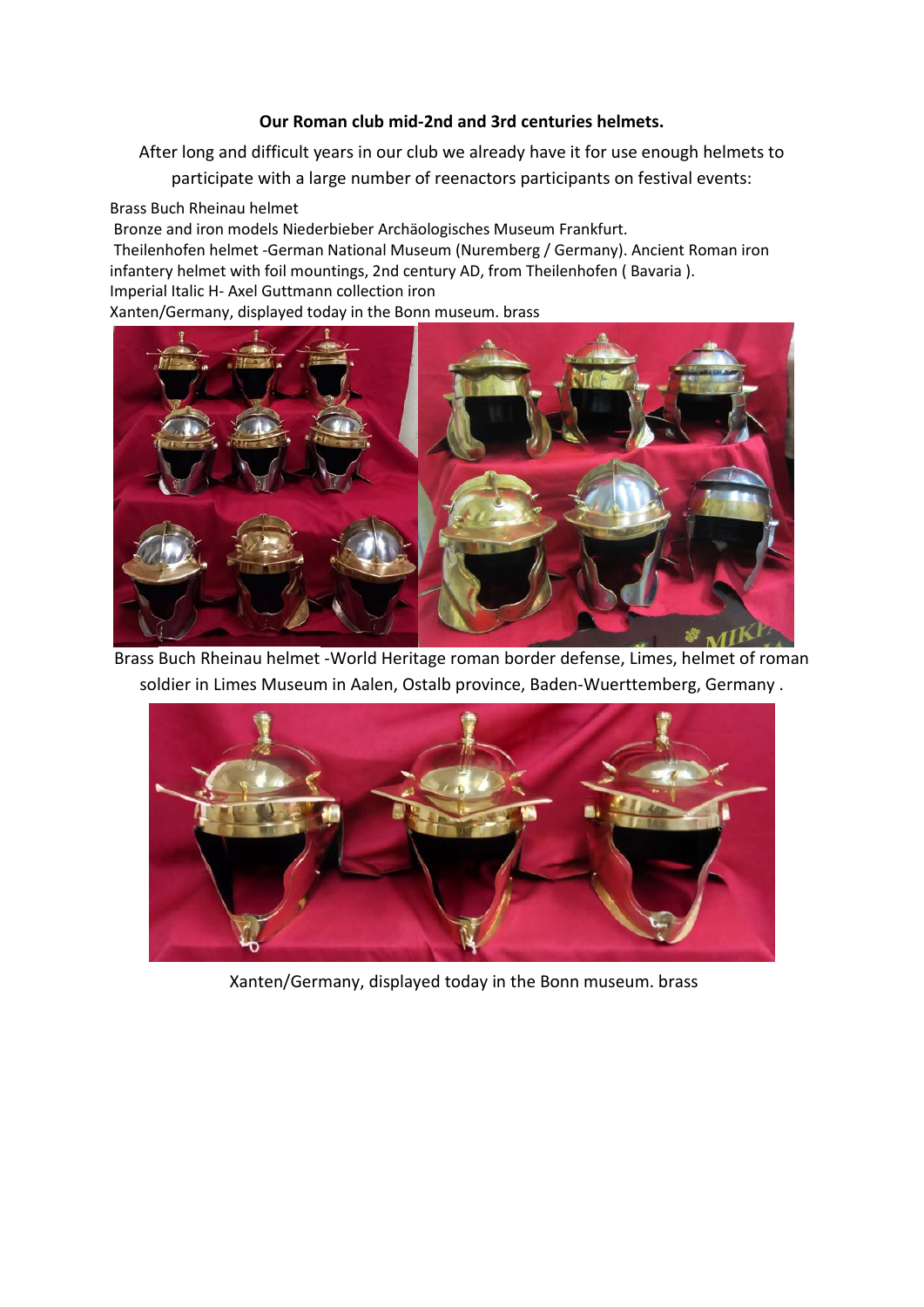

Imperial Italic H- Axel Guttmann collection iron



Theilenhofen helmet -German National Museum (Nuremberg / Germany). Ancient Roman iron infantery helmet with foil mountings, 2nd century AD, from Theilenhofen ( Bavaria ).



All of our 3rd century helmets will not be unbuttoned during the action.After several experiments, the cheek guards have a window and tube fastening model. Cheek protectors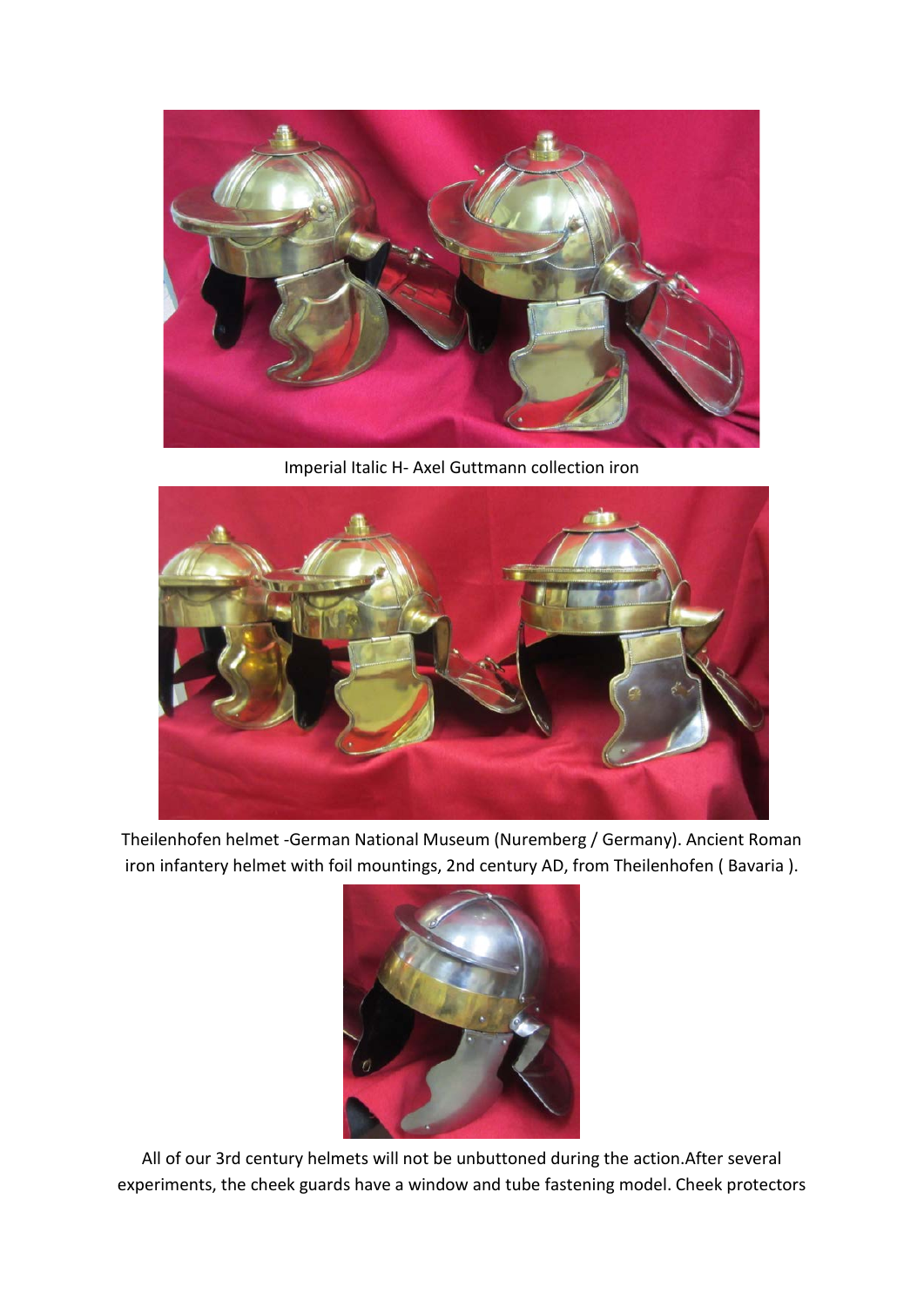are made similar to those of Musée archéologique de Strasbourg, Niederbieber Helmet (private collection).



Bronze and iron models Niederbieber Archäologisches Museum Frankfurt.

I have used my rich virtual collection on the subject to choose the most correct way of fastening. I used nothing but brass sheet and tin for mounting.